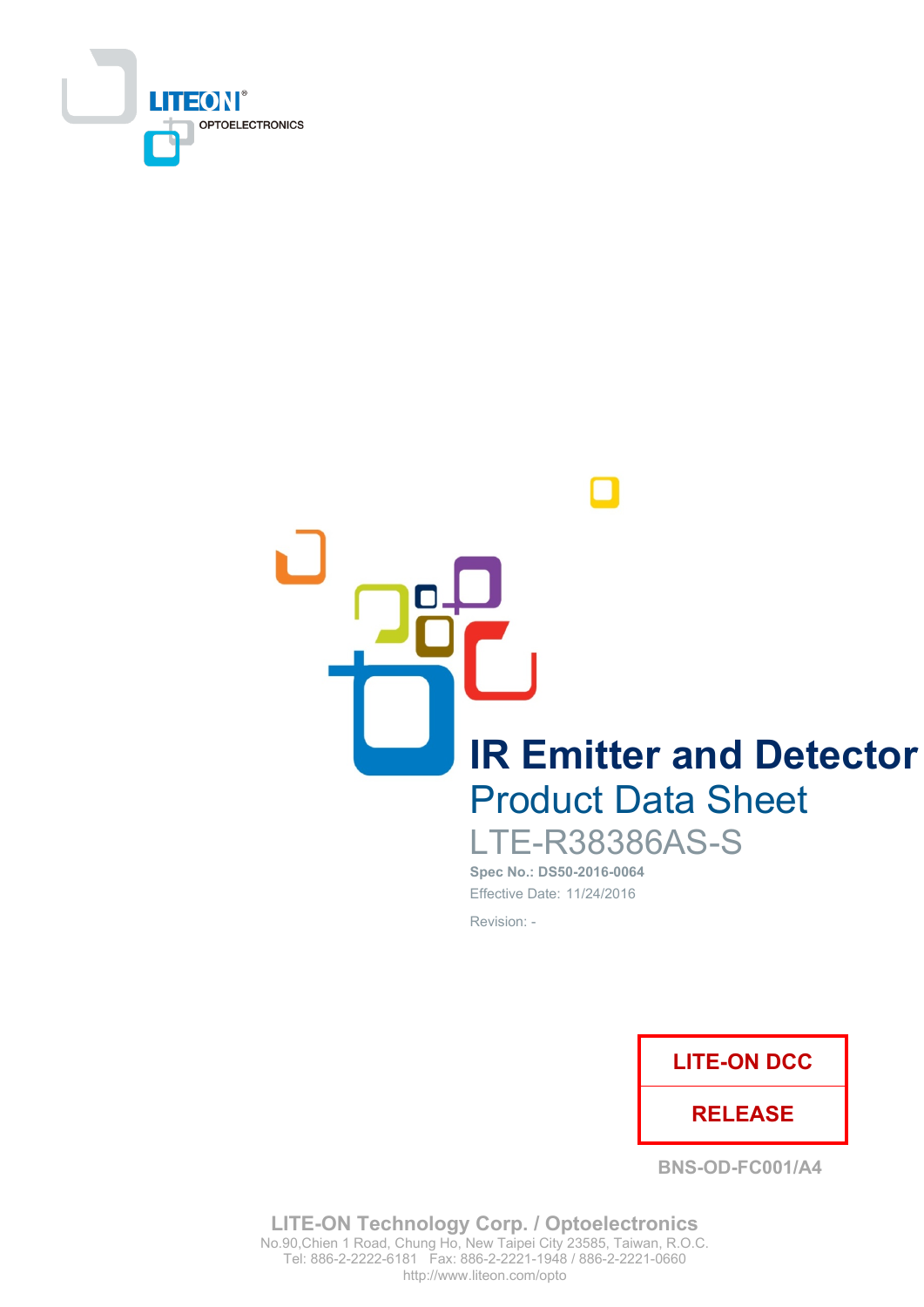

## **IR Emitter and Detector LTE-R38386AS-S**

### 1. Description

Lite-On offers a broad range of discrete infrared components for application such as remote control, IR wireless data transmission, security alarm & etc. Customers need infrared solutions featuring high power, high speed and wide viewing angels. The product line includes GaAs 940nm IREDs, AIGaAs high speed 850nm IREDs, PIN Photodiodes and Phototransistors. Photodiodes and Phototransistors can be provided with a filter that reduces digital light noise in the sensor function, which enables a high signal-to-noise ratio.

#### 1.1. Features

- High power LED light source  $\blacksquare$
- High performance, long life  $\blacksquare$
- High LED driving current
- Meet ROHS, Green Product

#### **1.2. Applications**

- Infrared emitter
- **PCB Mounted Infrared Sensor**







#### **Notes:**

- 1. All dimensions are in millimeters (inches).
- 2. Tolerance is ±0.1mm (.004") unless otherwise noted.
- 3. Specifications are subject to change without notice.

Part No.: LTE-R38386AS-S BNS-OD-FC 002/A4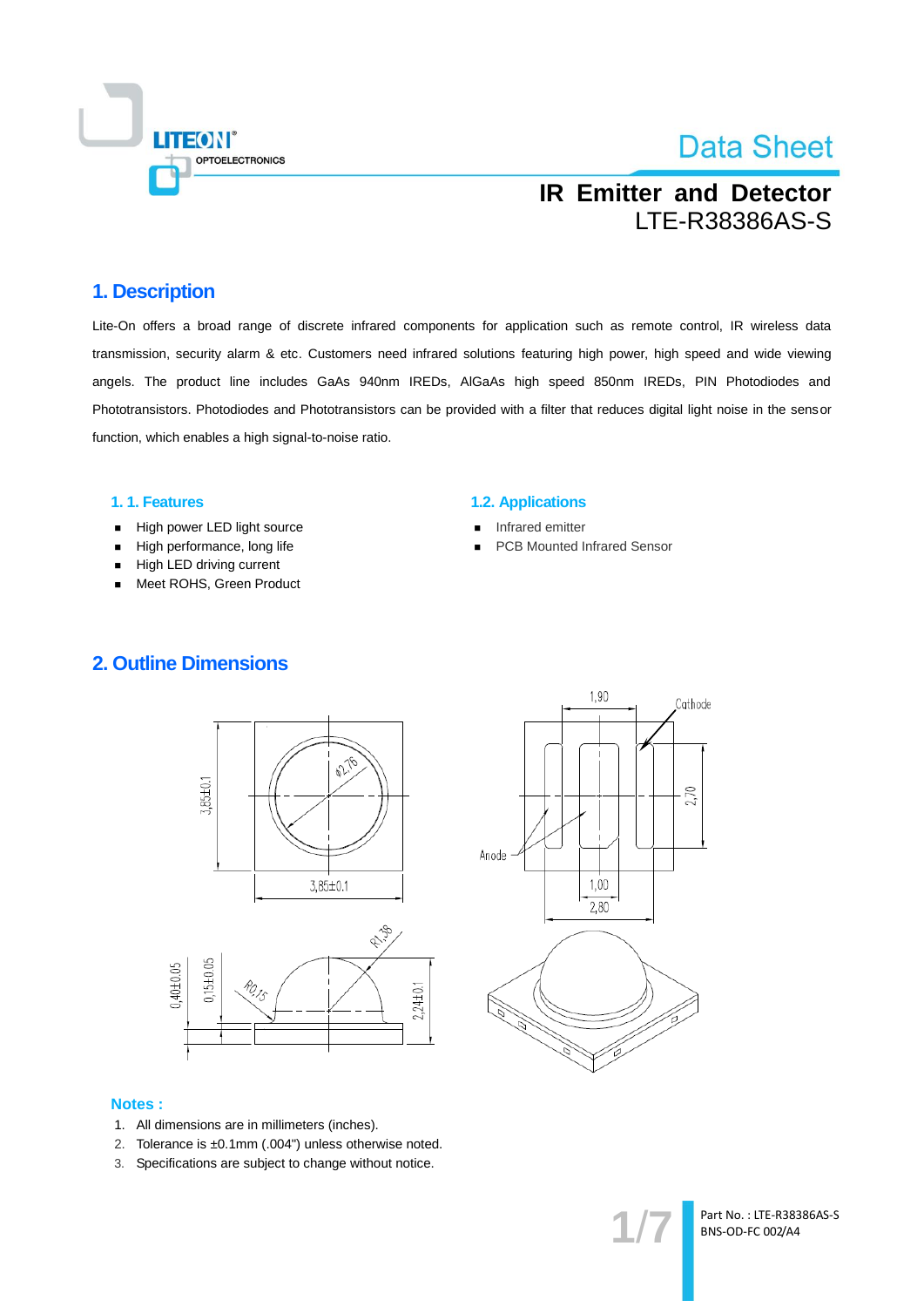

## **IR Emitter and Detector** LTE-R38386AS-S

### 3. Absolute Maximum Ratings at TA=25°C

| <b>Parameter</b>                          | <b>Maximum Rating</b>                 | <b>Unit</b> |  |
|-------------------------------------------|---------------------------------------|-------------|--|
| Power Dissipation                         | 3.6                                   | W           |  |
| Peak Forward Current (300pps, 10us pulse) | 5                                     | A           |  |
| <b>DC Forward Current</b>                 | 1                                     | A           |  |
| <b>Reverse Voltage</b>                    | 5                                     | $\vee$      |  |
| <b>Thermal Resistance Junction</b>        | 9                                     | K/W         |  |
| <b>Operating Temperature Range</b>        | $-40^{\circ}$ C to + 85 $^{\circ}$ C  |             |  |
| Storage Temperature Range                 | $-55^{\circ}$ C to + 100 $^{\circ}$ C |             |  |
| Infrared Soldering Condition              |                                       |             |  |
|                                           | 260°C for 10 Seconds Max.             |             |  |

### 4. Electrical / Optical Characteristics at TA=25°C

| <b>Parameter</b>          | <b>Symbol</b>           | Min. | Typ.                         | Max.                     | <b>Unit</b> | <b>Test Condition</b> |
|---------------------------|-------------------------|------|------------------------------|--------------------------|-------------|-----------------------|
| Radiant Intensity         | ΙE                      | 400  | 630                          | $\blacksquare$           | mW/sr       | $I_F = 1A$            |
| <b>Total Radiant Flux</b> | $\Phi_{\rm e}$          | ٠    | 1340                         | $\blacksquare$           | mW          | $I_F = 1A$            |
| Peak Emission Wavelength  | $\Lambda_{\text{Peak}}$ | -    | 850                          | $\overline{\phantom{0}}$ | nm          | $I_F = 1A$            |
| Spectral Line Half-Width  | Δλ                      | -    | 50                           |                          | nm          | $I_F = 1A$            |
| Forward Voltage           | VF                      | 2.5  | 3.1                          | 3.6                      | $\vee$      | $I_F = 1A$            |
| <b>Reverse Current</b>    | l <sub>R</sub>          | -    | $\qquad \qquad \blacksquare$ | 10                       | μA          | $V_R = 5V$            |
| Rise/Fall Time            | Tr/Tf                   | -    | 30                           | $\overline{\phantom{0}}$ | ns          | 10%~90%               |
| Viewing Angle             | $2\theta_{1/2}$         |      | 90                           |                          | deg         |                       |

**NOTE:** 

1.  $\theta_{1/2}$  is the off-axis angle at which the luminous intensity is half the axial luminous intensity.

2. The dominant wavelength, Ad is derived from the CIE chromaticity diagram and represents the single wavelength which defines the color of the device.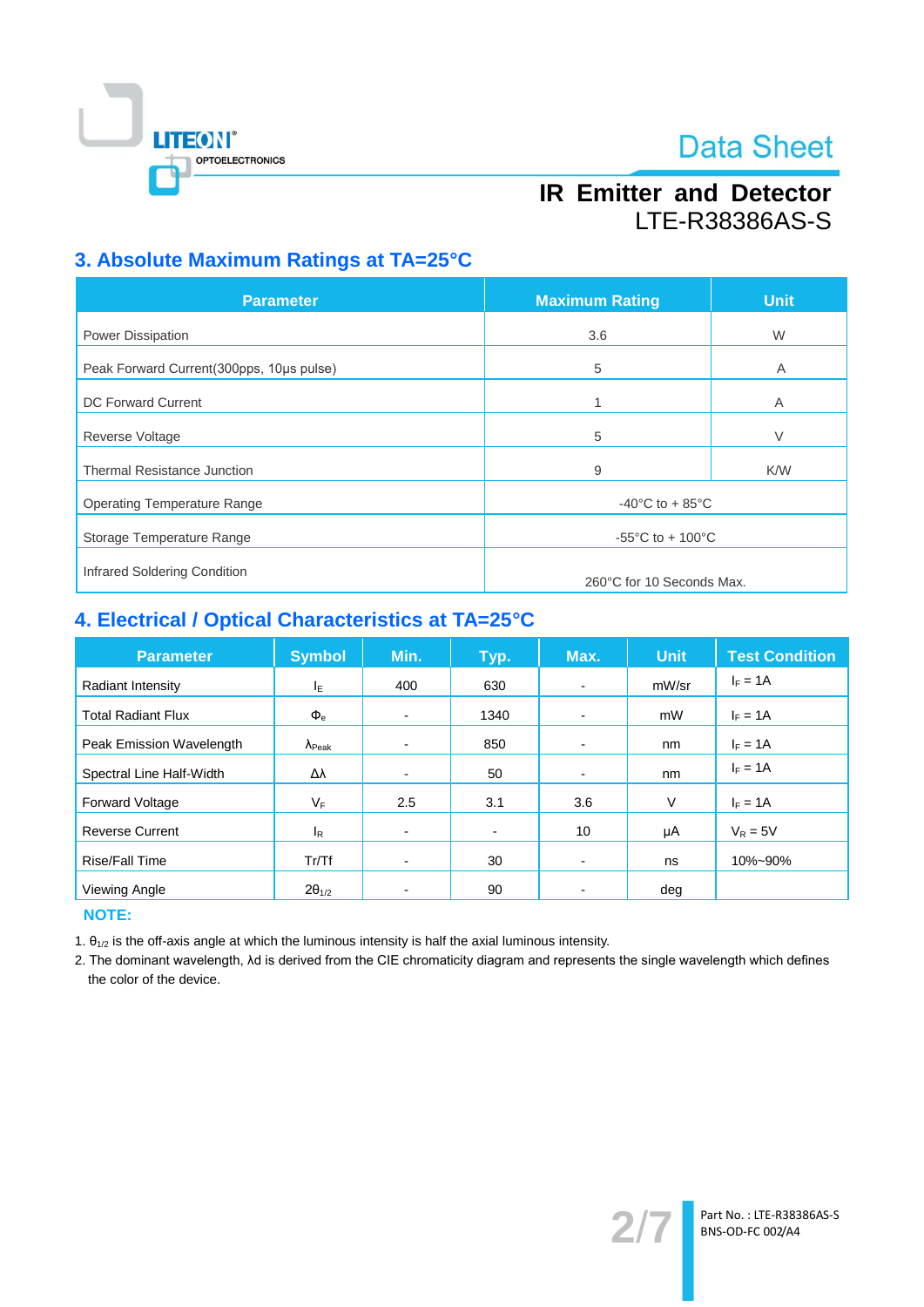

## **IR Emitter and Detector LTE-R38386AS-S**

### 5. Typical Electrical / Optical Characteristics Curves

(25°C Ambient Temperature Unless Otherwise Noted)



Part No.: LTE-R38386AS-S BNS-OD-FC 002/A4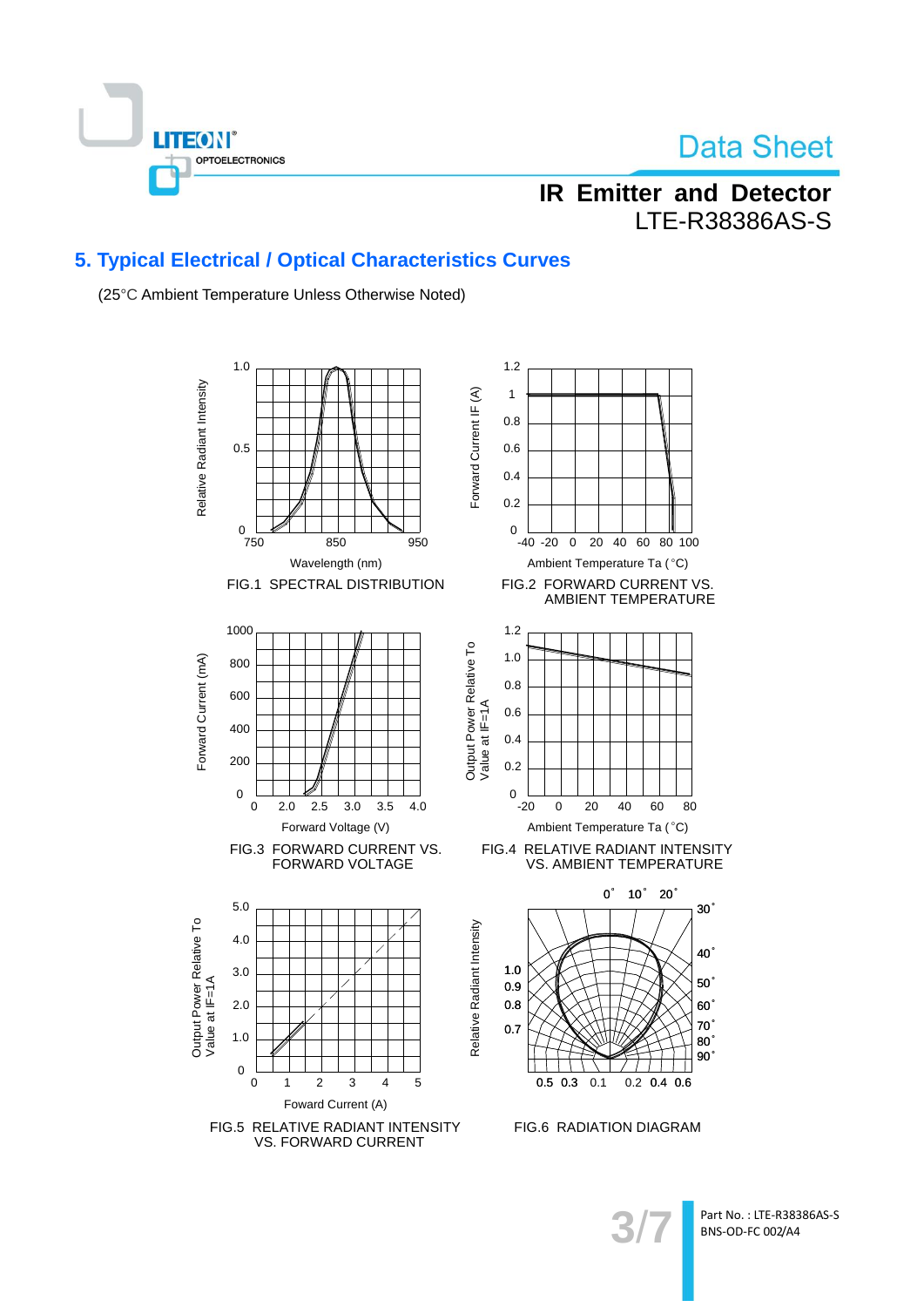

## **IR Emitter and Detector** LTE-R38386AS-S

### **6. Suggest Soldering Pad Dimensions**



### 7. Package Dimensions Of Tape And Reel



### Note: All dimensions are in millimeters (inches).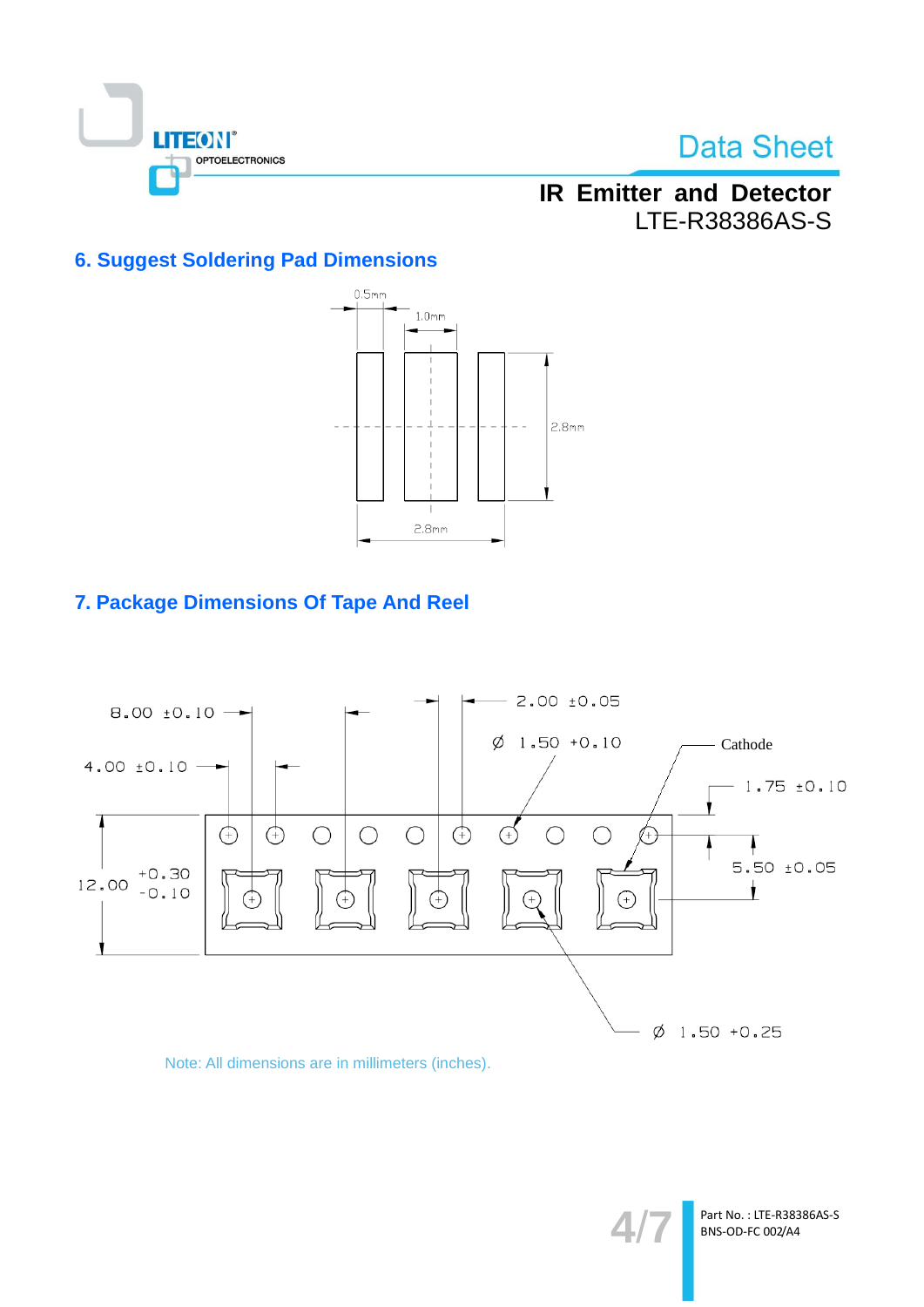

Note: 1. All dimensions are in millimeters (inches).

2. Empty component pockets sealed with top cover tape.

- 3.7 inch reel-600 pieces per reel.
- 4. The maximum number of consecutive missing parts is two.
- 5. In accordance with ANSI/EIA 481-1-A-1994 specifications.

### **8. CAUTIONS**

#### **8.1. Application**

The LEDs described here are intended to be used for ordinary electronic equipment (such as office equipment, communication equipment and household applications). Consult Liteon's Sales in advance for information on applications in which exceptional reliability is required, particularly when the failure or malfunction of the LEDs may directly jeopardize life or health (such as in aviation, transportation, traffic control equipment, medical and life support systems and safety devices).

#### 8.2. Storage

The package is sealed:

**TEON** 

OPTOELECTRONICS

The LEDs should be stored at 30°C or less and 90%RH or less. And the LEDs are limited to use within one year, while the LEDs is packed in moisture-proof package with the desiccants inside.

The package is opened:

The storage ambient for the LEDs should not exceed 30°C temperature or 60% relative humidity.

It is recommended that LEDs out of their original packaging are IR-reflowed within one week hrs.

For extended storage out of their original packaging, it is recommended that the LEDs be stored in a sealed container with appropriate desiccant, or in a desiccators with nitrogen ambient.

LEDs stored out of their original packaging for more than one week hrs should be baked at about 60 deg C for at least 20 hours before solder assembly.

#### 8.3. Cleaning

Use alcohol-based cleaning solvents such as isopropyl alcohol to clean the LEDs if necessary.

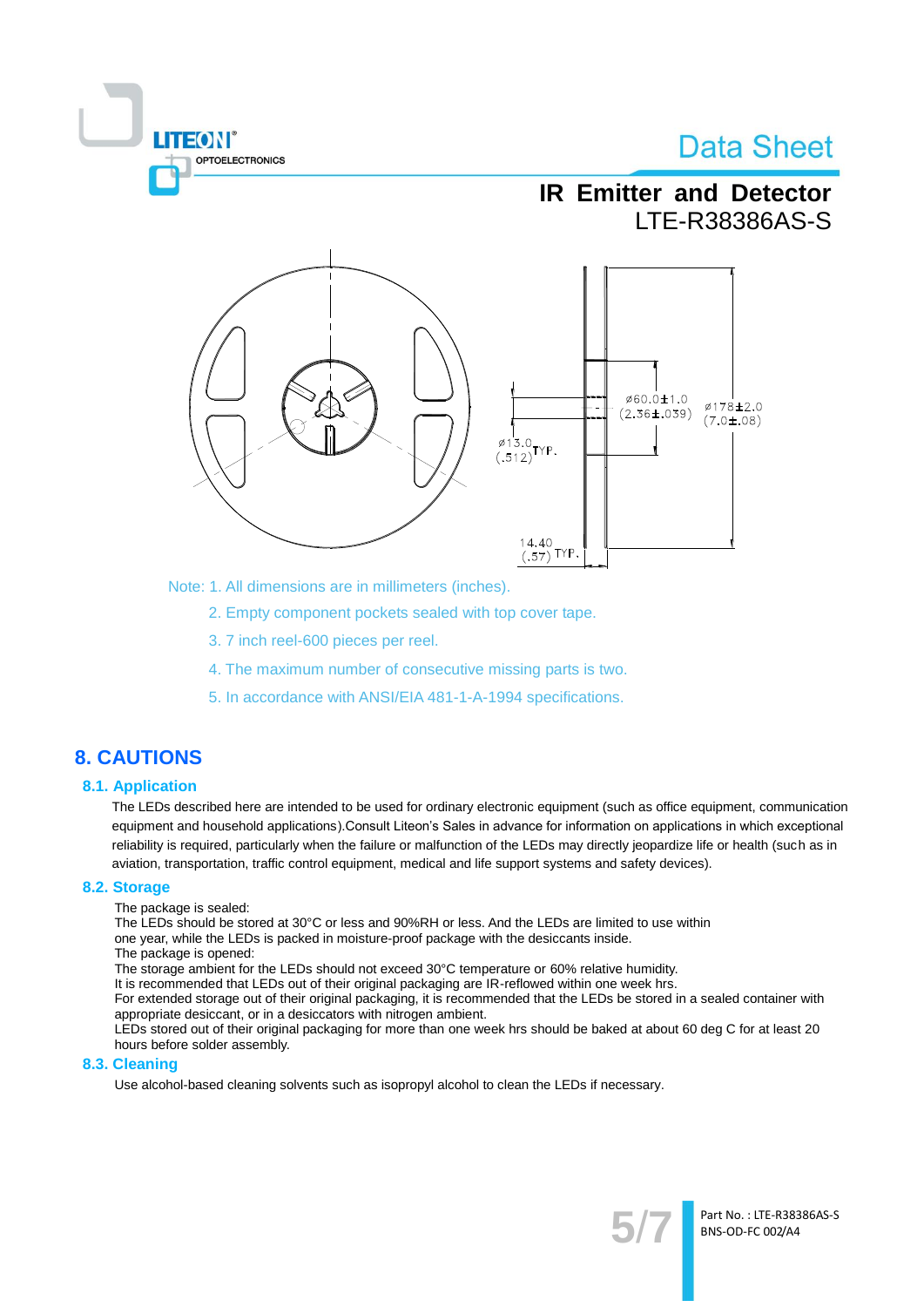

## **IR Emitter and Detector LTE-R38386AS-S**

### 8.4. Soldering

**Recommended soldering conditions:** 

| <b>Reflow Soldering</b>                                         |                                                                                           | <b>Soldering iron</b>         |                                                          |  |
|-----------------------------------------------------------------|-------------------------------------------------------------------------------------------|-------------------------------|----------------------------------------------------------|--|
| Pre-heat<br>Pre-heat time<br>Peak temperature<br>Soldering time | 150~200°C<br>120 seconds Max.<br>$260^{\circ}$ C Max.<br>10 seconds Max. (Max. two times) | Temperature<br>Soldering time | $300^{\circ}$ C Max.<br>3 seconds Max.<br>(one time one) |  |

Because different board designs use different number and types of devices, solder pastes, reflow ovens, and circuit boards, no single temperature profile works for all possible combinations.

However, you can successfully mount your packages to the PCB by following the proper guidelines and PCB-specific characterization.

LITE-ON Runs both component-level verification using in-house KYRAMX98 reflow chambers and board-level assembly.

The results of this testing are verified through post-reflow reliability testing.

Profiles used at LITE-ON are based on JEDEC standards to ensure that all packages can be successfully and reliably surface mounted.

Following figure shows a sample temperature profile compliant to JEDEC standards.

### **SOLDER PROFILE**



### **TIME**

You can use this example as a generic target to set up your reflow process.

You should adhere to the JEDEC profile limits as well as specifications and recommendations from the solder paste manufacturer to avoid damaging the device and create a reliable solder joint.